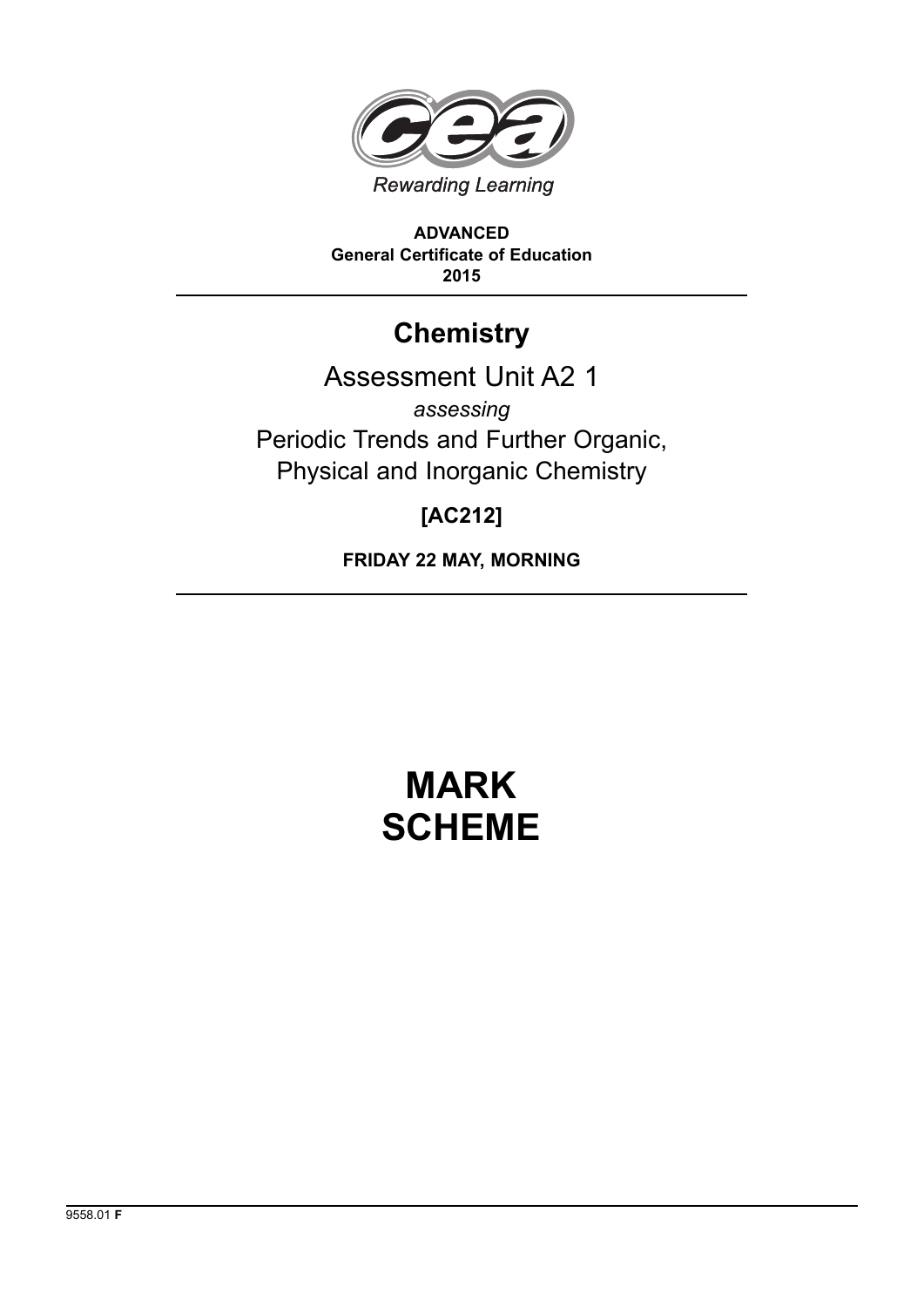#### **General Marking Instructions**

#### **Introduction**

Mark schemes are published to assist teachers and students in their preparation for examinations. Through the mark schemes teachers and students will be able to see what the examiners are looking for in response to questions and exactly where the marks have been awarded. The publishing of the mark schemes may help to show that examiners are not concerned about finding out what a student does not know but rather with rewarding students for what they do know.

#### **The purpose of mark schemes**

Examination papers are set and revised by teams of examiners and revisers appointed by the Council. The teams of examiners and revisers include experienced teachers who are familiar with the level and standards expected of students in schools and colleges.

The job of the examiners is to set the questions and the mark schemes; and the job of the revisers is to review the questions and mark schemes commenting on a large range of issues about which they must be satisfied before the question papers and mark schemes are finalised.

The questions and the mark schemes are developed in association with each other so that the issues of differentiation and positive achievement can be addressed right from the start. Mark schemes, therefore, are regarded as part of an integral process which begins with the setting of questions and ends with the marking of the examination.

The main purpose of the mark scheme is to provide a uniform basis for the marking process so that all the markers are following exactly the same instructions and making the same judgements in so far as this is possible. Before marking begins a standardising meeting is held where all the markers are briefed using the mark scheme and samples of the students' work in the form of scripts. Consideration is also given at this stage to any comments on the operational papers received from teachers and their organisations. During this meeting, and up to and including the end of the marking, there is provision for amendments to be made to the mark scheme. What is published represents the final form of the mark scheme.

It is important to recognise that in some cases there may well be other correct responses which are equally acceptable to those published: the mark scheme can only cover those responses which emerged in the examination. There may also be instances where certain judgements may have to be left to the experience of the examiner, for example where there is no absolute correct response – all teachers will be familiar with making such judgements.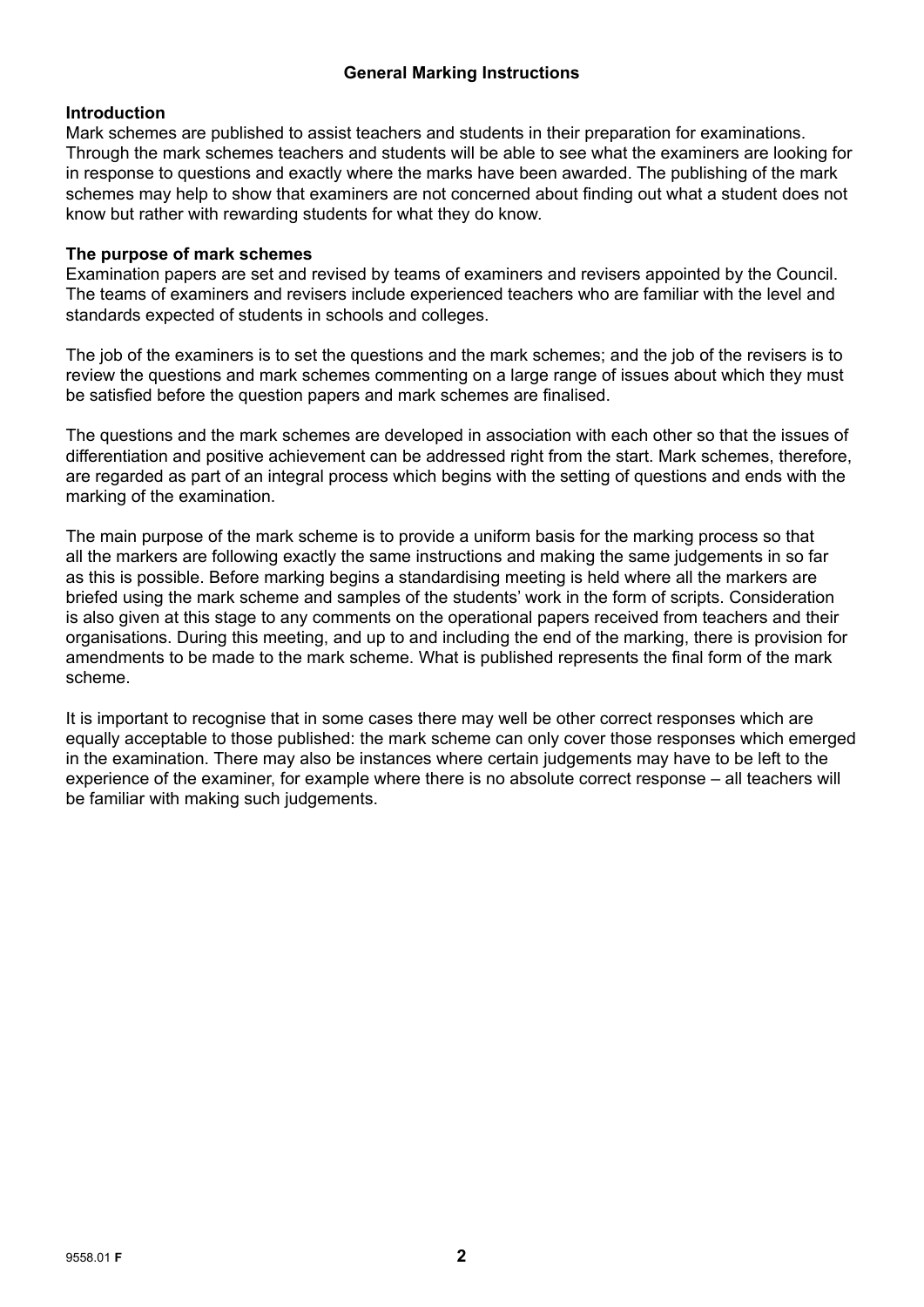#### **Section A**

|                         | <b>SECTION H</b>                      | AVAILABLE<br>MARKS |
|-------------------------|---------------------------------------|--------------------|
| $\mathbf 1$             | $\, {\bf B}$                          |                    |
| $\mathbf{2}$            | $\mathsf D$                           |                    |
| $\mathbf{3}$            | $\sf B$                               |                    |
| $\overline{\mathbf{4}}$ | $\overline{C}$                        |                    |
| $5\overline{)}$         | $\mathsf D$                           |                    |
| $6\overline{6}$         | $\mathbf C$                           |                    |
| $\overline{7}$          | $\, {\sf B}$                          |                    |
| ${\bf 8}$               | $\mathsf D$                           |                    |
| 9                       | $\overline{D}$                        |                    |
| $10$ D                  |                                       |                    |
|                         | [2] for each correct answer<br>$[20]$ | $20\,$             |
|                         | <b>Section A</b>                      | $20\,$             |
|                         |                                       |                    |
|                         |                                       |                    |
|                         |                                       |                    |
|                         |                                       |                    |
|                         |                                       |                    |
|                         |                                       |                    |
|                         |                                       |                    |
|                         |                                       |                    |
|                         |                                       |                    |
|                         |                                       |                    |
|                         |                                       |                    |
|                         |                                       |                    |
|                         |                                       |                    |
|                         |                                       |                    |
|                         |                                       |                    |
|                         |                                       |                    |
|                         |                                       |                    |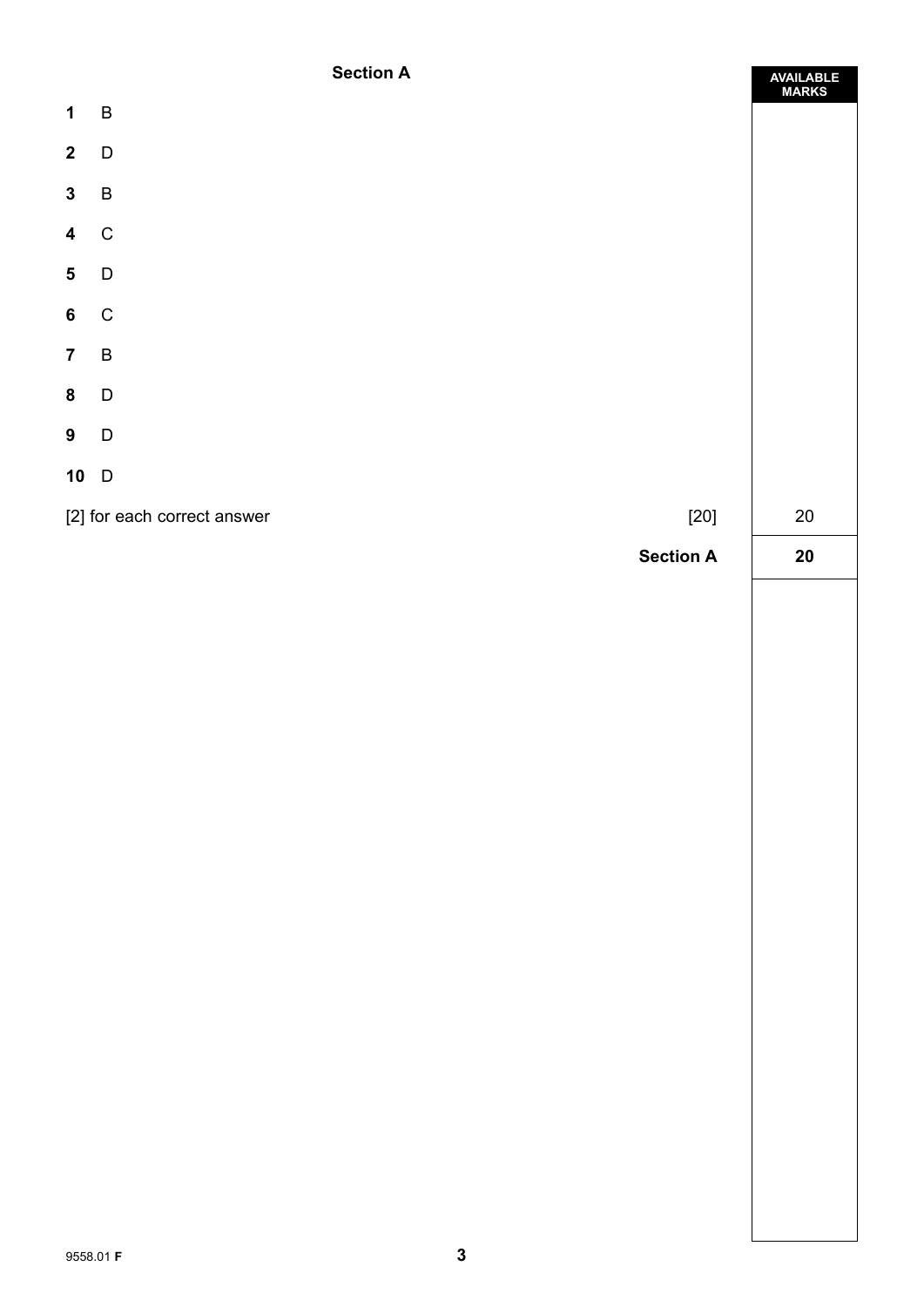#### **Section B**

**AVAILABLE**

|    |           |            |                                                                                                                                                                                |       | <b>MARKS</b> |
|----|-----------|------------|--------------------------------------------------------------------------------------------------------------------------------------------------------------------------------|-------|--------------|
| 11 |           | (a) iodine | low bond energy                                                                                                                                                                | $[1]$ |              |
|    | $(b)$ (i) |            | energy is needed to separate the positive ions from the<br>negative ions/(ionic) bonds being broken                                                                            | $[1]$ |              |
|    |           |            | (ii) the size of the halide ions increase/the bond energies of the<br>halogens get less                                                                                        | $[1]$ |              |
|    | $(c)$ (i) |            | $+178 +590 + 1145 + 4912 + 3 \times 112 - 3 \times 349 = \Delta H + 4650$                                                                                                      |       |              |
|    |           |            | $\Delta H = +1464$ kJ mol <sup>-1</sup>                                                                                                                                        | $[3]$ |              |
|    |           |            | (ii) the reaction is (highly) endothermic                                                                                                                                      | $[1]$ |              |
|    |           |            | (iii) size of charge on Ca ion increases, (hence greater attractive forces) [1]                                                                                                |       |              |
|    |           |            | (iv) $2CaCl \rightarrow Cl_2 + 2Ca$ + 2 × 178 = +356                                                                                                                           |       |              |
|    |           |            | $Ca + Cl2 \rightarrow CaCl2$ -796                                                                                                                                              |       |              |
|    |           |            | $2CaCl \rightarrow Ca + CaCl_2$ -796 + 356 = -440 kJ/kJ mol <sup>-1</sup>                                                                                                      | $[2]$ |              |
|    |           | (v)        | all the products and reactants are solids/very small change<br>in entropy/no entropy change                                                                                    | $[1]$ | 11           |
| 12 |           |            | (a) 2-methylpropenoic acid                                                                                                                                                     | $[2]$ |              |
|    |           | (b) (i)    | $CH_3$<br>CH <sub>3</sub> CH <sub>3</sub> CH <sub>3</sub> C <sub>H</sub> <sup>4</sup> CH <sub>3</sub> CH <sub>3</sub><br>CH <sub>3</sub> CH <sub>3</sub> CN CH <sub>3</sub> CN |       |              |
|    |           |            |                                                                                                                                                                                | $[3]$ |              |
|    |           | (ii)       | sodium hydroxide(aq)/potassium hydroxide(aq)<br>$[1]$<br>(dil.) hydrochloric acid/(dil.) sulfuric acid<br>$[1]$                                                                | $[2]$ |              |
|    |           |            | (iii) methanol<br>$[1]$<br>concentrated/conc. sulfuric acid<br>$[1]$                                                                                                           | $[2]$ |              |
|    |           |            | (iv) esterification                                                                                                                                                            | $[1]$ |              |
|    | (c)       | (i)        | petroleum/North Sea gas<br>$[1]$<br>Haber process<br>$[1]$                                                                                                                     | $[2]$ |              |
|    |           | (ii)       | $3N-H + 4C-H = 3 \times 391 + 4 \times 413 = 1173 + 1652 = +2825$                                                                                                              |       |              |
|    |           |            | $1C-H + 1C \equiv N + 3H - H = 1 \times 413 + 1 \times 887 + 3 \times 436 = -2608$                                                                                             |       |              |
|    |           |            | $= +217$ kJ/kJ mol <sup>-1</sup>                                                                                                                                               | $[3]$ |              |
|    |           |            | (iii) increase in the number of molecules/moles<br>$[1]$<br>$\Delta G$ = $\Delta H$ – T $\Delta S$ = 217 × 10 <sup>3</sup> – T × 125                                           |       |              |
|    |           |            | $T = 217000/125 = 1736 K$<br>$[2]$                                                                                                                                             | $[3]$ |              |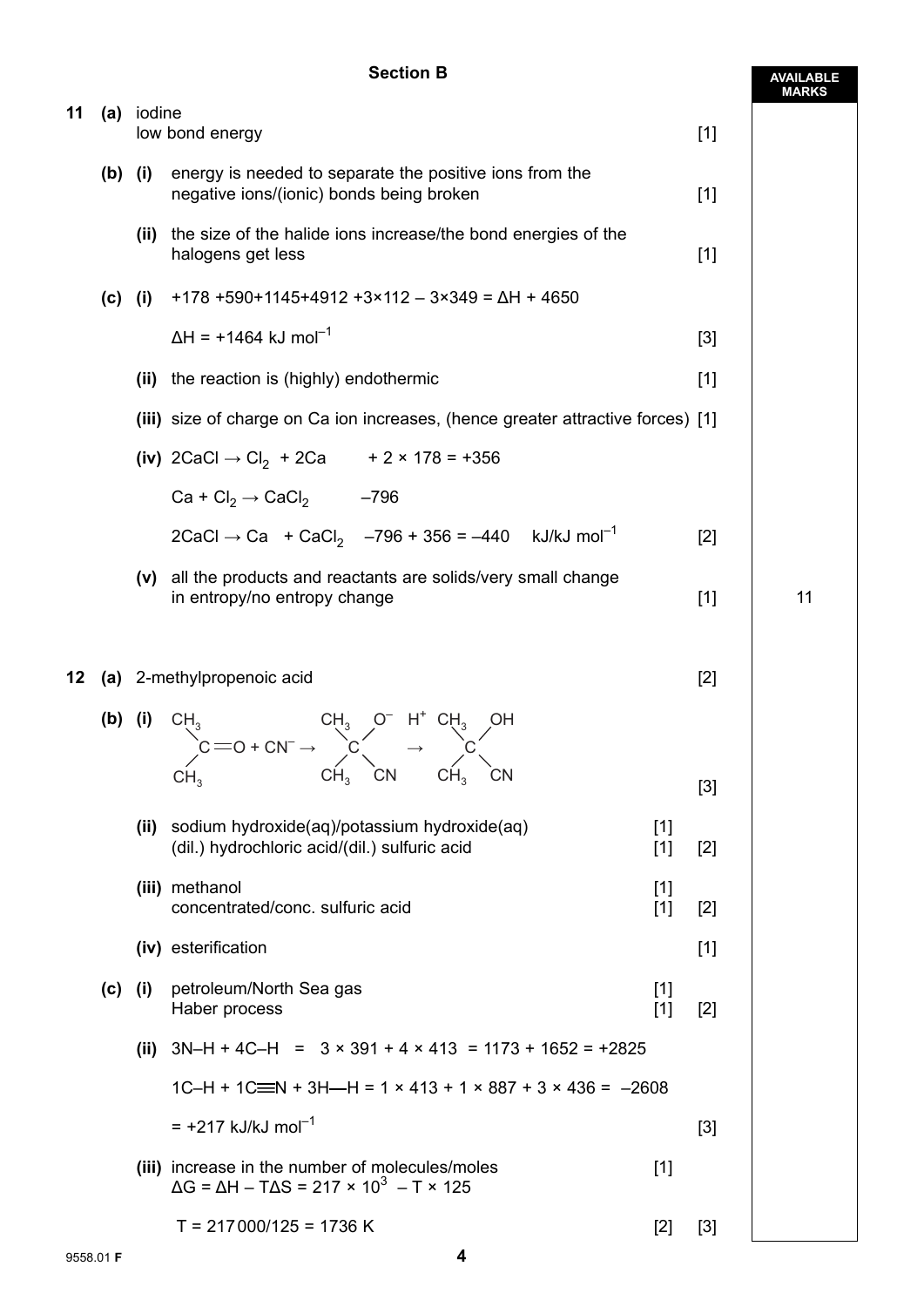|    | $(d)$ (i) |      | landfill sites use up empty quarries                                  |       |       | <b>AVAILABLE</b><br><b>MARKS</b> |
|----|-----------|------|-----------------------------------------------------------------------|-------|-------|----------------------------------|
|    |           |      | or landfill sites once refilled are used                              | $[1]$ |       |                                  |
|    |           |      | waste incineration creates heat/power                                 |       |       |                                  |
|    |           |      | or incineration reduces waste                                         | $[1]$ | $[2]$ |                                  |
|    |           | (ii) | landfill sites are unsightly                                          |       |       |                                  |
|    |           |      | incineration produces carbon dioxide/global warming                   |       | $[2]$ |                                  |
|    |           |      | (iii) waste can be recycled                                           |       |       |                                  |
|    |           |      | use biodegradable products                                            |       |       |                                  |
|    |           |      | reduce the amount of packaging                                        |       | $[2]$ | 24                               |
| 13 |           |      | (a) $H_2O_2$ and $HO_2$ <sup>-</sup> acid and base                    | $[1]$ |       |                                  |
|    |           |      | $H_2O$ and $H_3O^+$ base and acid                                     | $[1]$ | $[2]$ |                                  |
|    |           |      | (b) Adding water moves the equilibrium to the RHS [1] increases $H^+$ |       |       |                                  |
|    |           |      | (decreases pH) [1]                                                    |       | $[2]$ |                                  |
|    | $(c)$ (i) |      | measure the volume of oxygen produced                                 |       |       |                                  |
|    |           |      | draw a graph of volume against time                                   |       |       |                                  |
|    |           |      | measure the slope of the graph (to determine rate)/calculate gradient |       |       |                                  |
|    |           |      | graph of rate versus concentration (of hydrogen peroxide)             |       | $[4]$ |                                  |
|    |           | (ii) | step 1 is slow/rate determining                                       | $[1]$ |       |                                  |
|    |           |      | step 2 is fast                                                        | $[1]$ | $[2]$ |                                  |
|    |           |      | or step 1 is slower than step 2                                       |       |       |                                  |
|    |           |      | (iii) $OBr^-$                                                         |       | $[1]$ |                                  |
|    |           |      | (iv) second                                                           |       | $[1]$ |                                  |
|    |           |      | (v) a catalyst participates in a reaction but is not used up          |       | $[1]$ |                                  |
|    |           |      | (vi) add silver nitrate solution                                      | $[1]$ |       |                                  |
|    |           |      | filter off the silver bromide                                         | $[1]$ |       |                                  |
|    |           |      | weigh the silver bromide, (relate mass of AgBr to Br <sup>-</sup> )   | $[1]$ | $[3]$ |                                  |
|    |           |      | (d) $X = 0$ Y = 1 Z = 2 (or more)                                     |       | $[2]$ | 18                               |
|    |           |      |                                                                       |       |       |                                  |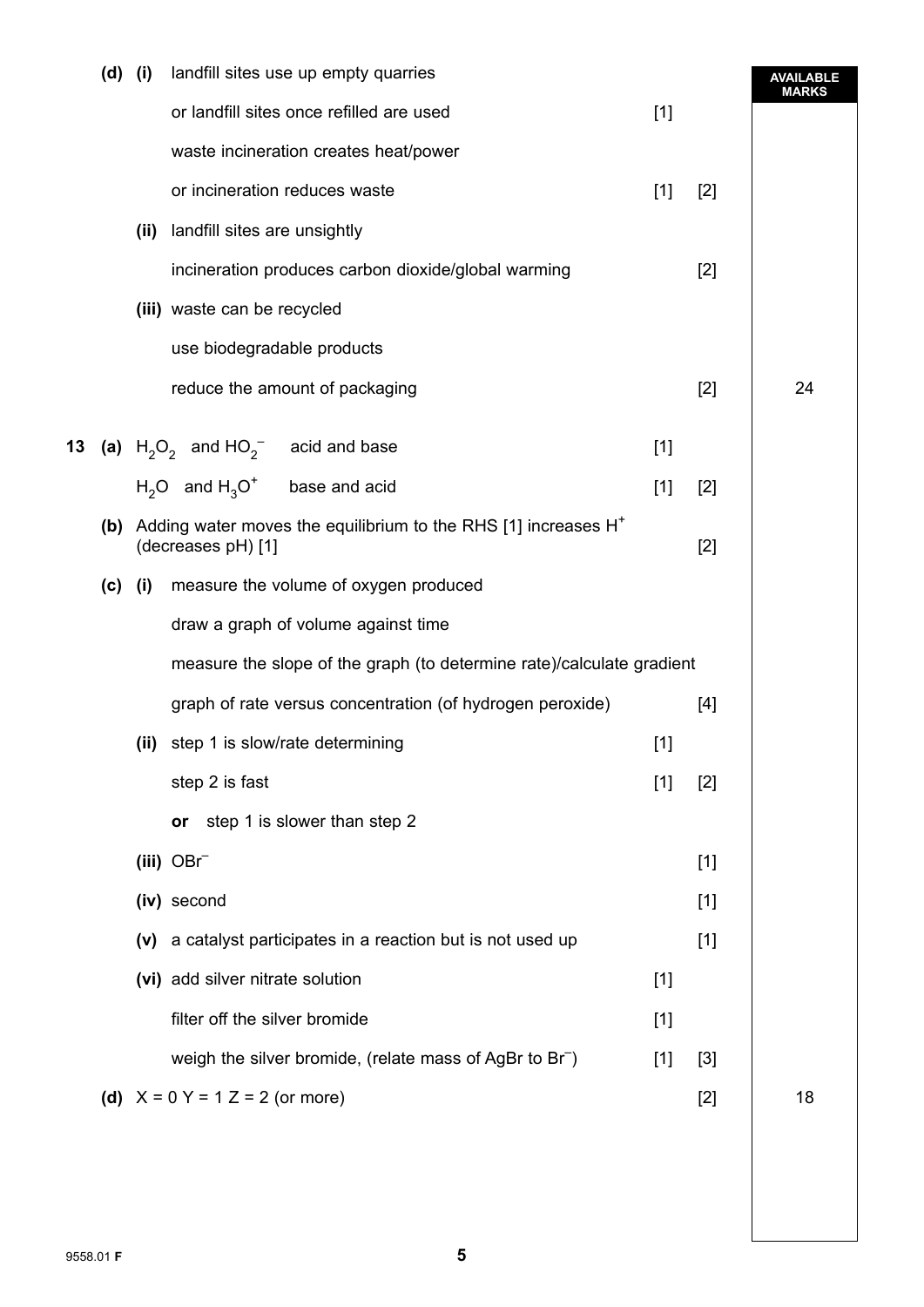| 14 |     | (a) olive oil/vegetable oil                                                   |       | $[1]$ | <b>AVAILABLE</b><br><b>MARKS</b> |
|----|-----|-------------------------------------------------------------------------------|-------|-------|----------------------------------|
|    | (b) | dissolve the fat in a suitable solvent/shake                                  | $[1]$ |       |                                  |
|    |     | with a solution of iodine/bromine                                             | $[1]$ |       |                                  |
|    |     | the colour disappears                                                         | $[1]$ | $[3]$ |                                  |
|    | (c) | boil/heat the sample with hydrochloric acid [1]                               |       |       |                                  |
|    |     | separate the insoluble petroleum oil [1]                                      |       |       |                                  |
|    |     | weigh/determine volume of the petroleum oil [1]                               |       |       |                                  |
|    |     | Any two                                                                       |       | $[2]$ |                                  |
|    |     | (d) 3 mol of NaOH = mol of fat hence $8.33 \times 10^{-4}$ mol of fat         |       |       |                                  |
|    |     | 0.84 g of iodine I = 0.84/127 = 0.0066 = 0.0033 mol I <sub>2</sub>            |       |       |                                  |
|    |     | 1 l <sub>2</sub> = 1 C=C 0.0033/8.33 × 10 <sup>-4</sup> = 3.96/4 per molecule |       |       |                                  |
|    |     | $\frac{3.96}{3}$ = 1.32 per fatty acid                                        |       | $[3]$ |                                  |
|    | (e) | glycerol<br>(i)                                                               |       | $[1]$ |                                  |
|    |     | (ii)<br>CH <sub>2</sub> OCOR <sub>2</sub>                                     |       |       |                                  |
|    |     | H $*$ C OCOR <sub>2</sub>                                                     |       |       |                                  |
|    |     | CH <sub>2</sub> OCOR <sub>1</sub>                                             |       | $[3]$ |                                  |
|    |     | (iii) hydrogen (gas)                                                          | $[1]$ |       |                                  |
|    |     | passed over/through/reacted with oil/180 °C                                   | $[1]$ |       |                                  |
|    |     | nickel catalyst                                                               | $[1]$ | $[3]$ |                                  |
|    | (f) | place the sample in a capillary tube sealed (at one end)                      | $[1]$ |       |                                  |
|    |     | heat slowly                                                                   | $[1]$ |       |                                  |
|    |     | in oil bath/melting point apparatus                                           | $[1]$ |       |                                  |
|    |     | note temperature at which sample starts to melt and<br>finishes melting       | $[1]$ |       |                                  |
|    |     | comment on determining substance as an oil/fat at 25 °C                       | $[1]$ | $[5]$ |                                  |
|    |     | Quality of written communication                                              |       | $[2]$ | 23                               |
|    |     |                                                                               |       |       |                                  |